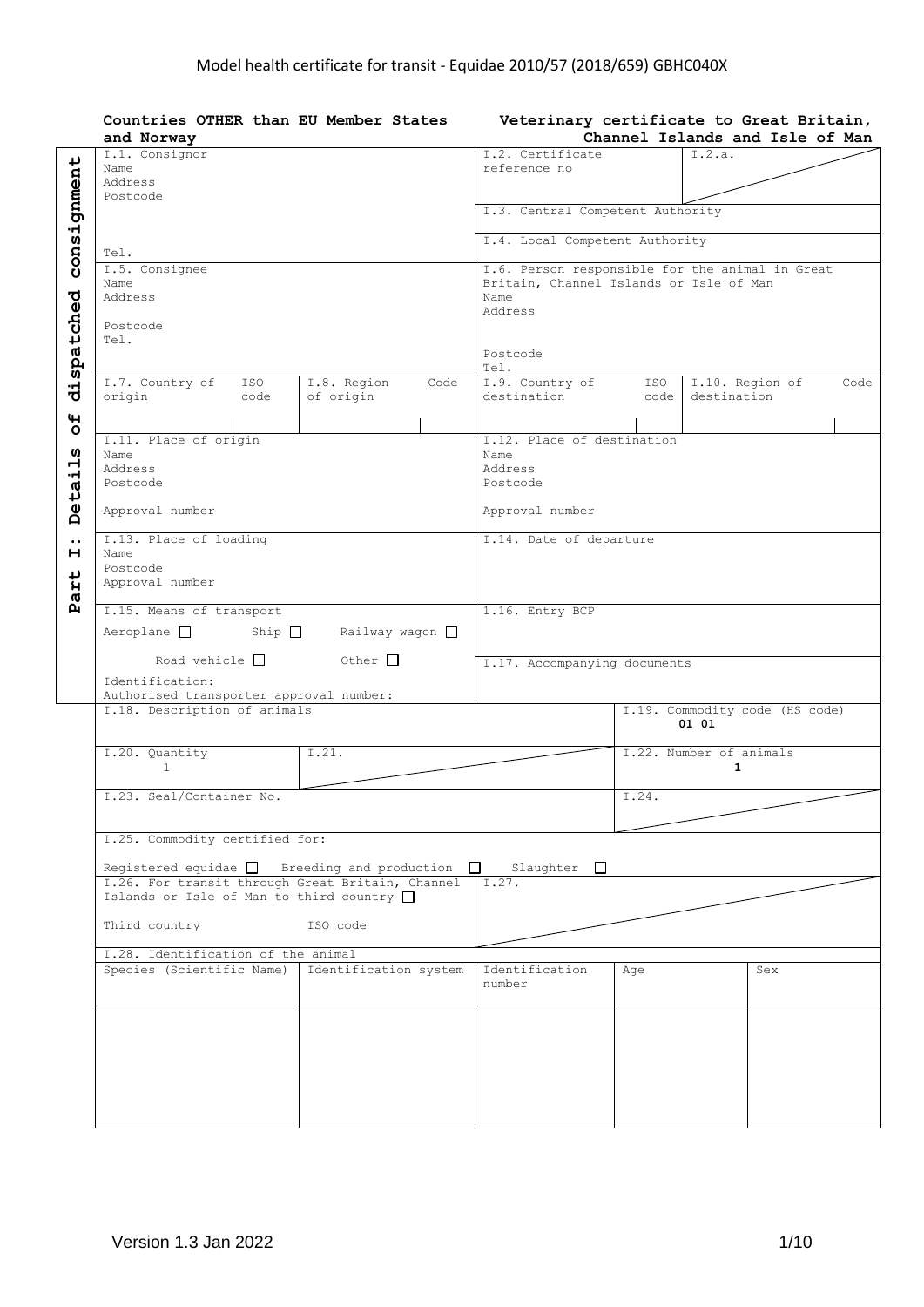|          | and Norway<br>II. Health information |                                                               | II.a. Certificate                                                                                                                                                                                                                                                                                                                                                                     | TT.b |
|----------|--------------------------------------|---------------------------------------------------------------|---------------------------------------------------------------------------------------------------------------------------------------------------------------------------------------------------------------------------------------------------------------------------------------------------------------------------------------------------------------------------------------|------|
|          |                                      |                                                               | reference no                                                                                                                                                                                                                                                                                                                                                                          |      |
|          |                                      |                                                               |                                                                                                                                                                                                                                                                                                                                                                                       |      |
|          |                                      |                                                               |                                                                                                                                                                                                                                                                                                                                                                                       |      |
|          |                                      |                                                               | I, the undersigned official hereby certify, that the equine animal described in Box I.28.:                                                                                                                                                                                                                                                                                            |      |
|          |                                      | ectoparasite infestation;                                     | was examined today <sup>(1)</sup> and found free of clinical signs of diseases and of obvious signs of                                                                                                                                                                                                                                                                                |      |
| $ -$     |                                      |                                                               | is not intended for slaughter under a national programme of infectious or contagious disease                                                                                                                                                                                                                                                                                          |      |
|          | eradication;                         |                                                               |                                                                                                                                                                                                                                                                                                                                                                                       |      |
|          |                                      |                                                               | meets the requirements in points II.1. to II.5 of this certificate;                                                                                                                                                                                                                                                                                                                   |      |
|          |                                      | representative of the owner                                   | - is accompanied by the written declaration, signed by the owner of the animal or the nearest                                                                                                                                                                                                                                                                                         |      |
|          |                                      |                                                               | II.1. Attestation on third country or part of the territory of third country and holding of dispatch                                                                                                                                                                                                                                                                                  |      |
|          |                                      |                                                               |                                                                                                                                                                                                                                                                                                                                                                                       |      |
|          |                                      | and equidae for breeding and production;                      | country), a country or part of the territory of a country, which on the date of issuing this<br>certificate has the Code: <sup>(2)</sup> , is assigned to Sanitary Group <sup>(2)</sup> , and is authorised for<br>temporary admission of registered horses or imports of registered horses, registered equidae                                                                       |      |
|          |                                      | infectious anaemia, vesicular stomatitis, rabies and anthrax; | II.1.2. in the country of dispatch the following diseases are compulsorily notifiable: African horse<br>sickness, dourine (Trypanosoma equiperdum}, qlanders (Burkholderia mallei), equine<br>encephalomyelitis (of all types including Venezuelan equine encephalomyelitis), equine                                                                                                  |      |
|          |                                      |                                                               | II.1.3. the animal is dispatched from a country or part of the territory of a country                                                                                                                                                                                                                                                                                                 |      |
|          |                                      | period of 12 months prior to the date of dispatch;            | a) which is considered free from African horse sickness in accordance with directive 2009/156/EC<br>and in which there has been no clinical, serological (in unvaccinated equidae) or<br>epidemiological evidence of African horse sickness during the period of 2 years prior to the<br>date of dispatch and in which there have been no vaccinations against the disease during the |      |
|          |                                      | prior to the date of dispatch;                                | b) in which Venezuelan equine encephalomyelitis has not occurred during the period of 2 years                                                                                                                                                                                                                                                                                         |      |
|          |                                      |                                                               | c) in which dourine has not occurred during the period of 6 months prior to the date of dispatch;                                                                                                                                                                                                                                                                                     |      |
|          |                                      |                                                               | d) in which glanders has not occurred during the period of 6 months prior to the date of dispatch;                                                                                                                                                                                                                                                                                    |      |
|          |                                      | prior to the date of dispatch; ]                              | $^{(3)}$ either [e) in which vesicular stomatitis has not occurred during the period of 6 months                                                                                                                                                                                                                                                                                      |      |
| $(3)$ Or |                                      | result for antibody to the vesicular stomatitis virus         | [e) in which vesicular stomatitis has occurred during the period of 6 months prior to the<br>date of dispatch, and a blood sample taken from the animal on  (insert date),<br>within a period of 21 days prior to the date of dispatch, was tested with negative                                                                                                                      |      |
|          | $(3)$ either                         |                                                               | [in a virus neutralisation test and a serum dilution of $1$ in $32;$ ]]                                                                                                                                                                                                                                                                                                               |      |
|          | $(3)$ Or                             |                                                               | [in an ELISA in accordance with the relevant Chapter of Manual of Diagnostic<br>Tests and Vaccines for Terrestrial Animals of the OIE; []                                                                                                                                                                                                                                             |      |
|          |                                      | II.1.4.7. and which last for:                                 | II.1.4. the animal does not come from a holding, and to the best of my knowledge for the time periods<br>referred to in points II.1.4.1. to II.1.4.7. was not in contact with animals from holdings,<br>which were subject to prohibition orders for the reasons referred to in points II.1.4.1. to                                                                                   |      |
|          |                                      |                                                               | $(4)$ [II.1.4.1. in the case of equidae suspected of having contracted dourine,                                                                                                                                                                                                                                                                                                       |      |
|          |                                      |                                                               | $^{(3)}$ either [6 months beginning on the date of the last actual or possible contact with an animal<br>suspected of having contracted dourine or infected with Trypanosoma equiperdum; ]                                                                                                                                                                                            |      |
|          |                                      |                                                               | $^{(3)}$ and/or [in the case of a stallion, until the animal is castrated;]                                                                                                                                                                                                                                                                                                           |      |
|          |                                      |                                                               | (3) and/or [30 days following the date of completion of the cleansing and disinfection of the<br>premises after all animals of susceptible species have been slaughtered; ]]                                                                                                                                                                                                          |      |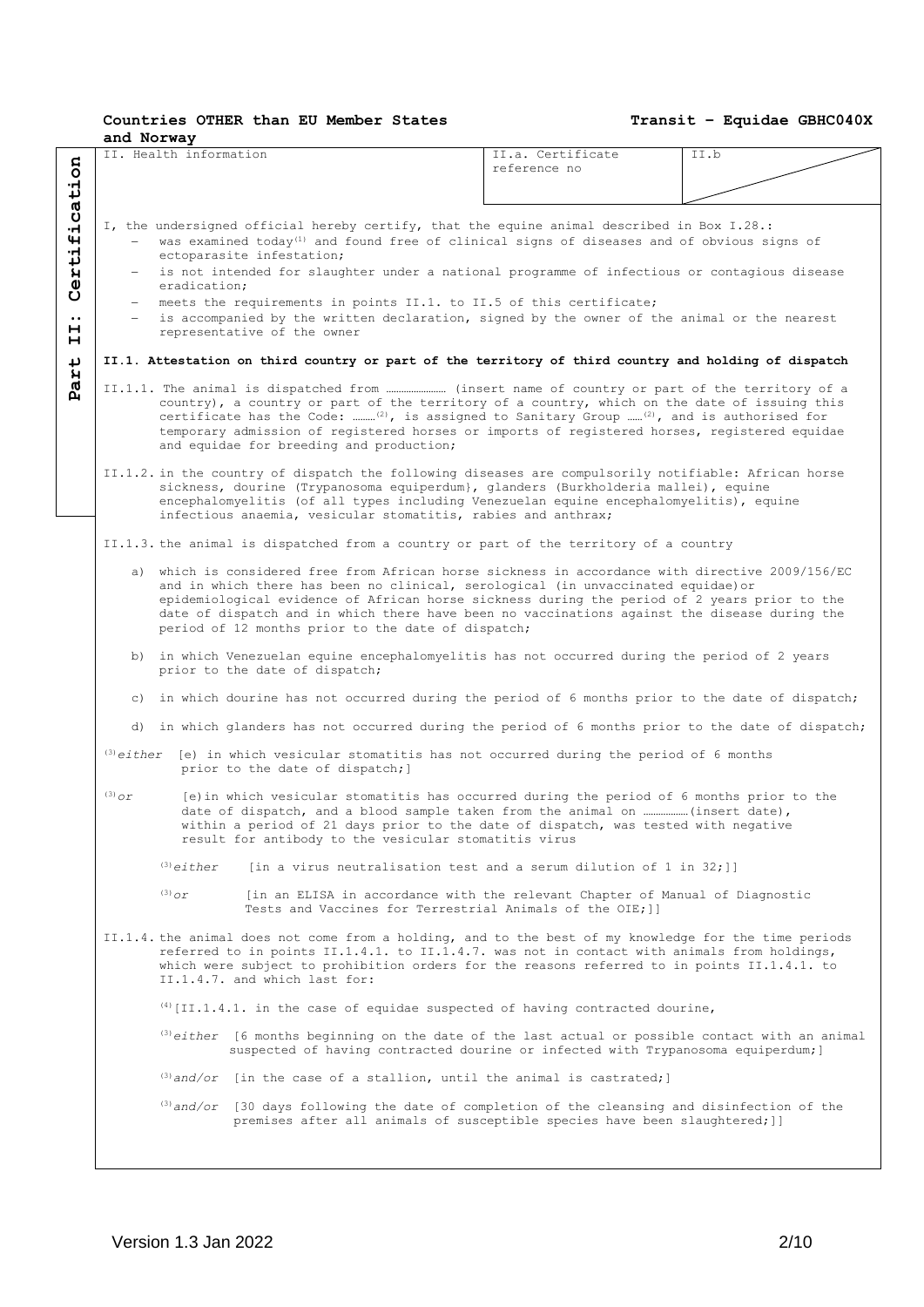**Countries OTHER than EU Member States**

| and Norway                                |                                                                                                                                                                                                                                                                                                                                                                                                                                                                                                                |                                                                                                                                                                                                                                                                               |      |  |  |
|-------------------------------------------|----------------------------------------------------------------------------------------------------------------------------------------------------------------------------------------------------------------------------------------------------------------------------------------------------------------------------------------------------------------------------------------------------------------------------------------------------------------------------------------------------------------|-------------------------------------------------------------------------------------------------------------------------------------------------------------------------------------------------------------------------------------------------------------------------------|------|--|--|
| II. Health information                    |                                                                                                                                                                                                                                                                                                                                                                                                                                                                                                                | II.a. Certificate<br>reference no                                                                                                                                                                                                                                             | II.b |  |  |
| $(4)$ [II.1.4.2. in the case of glanders, |                                                                                                                                                                                                                                                                                                                                                                                                                                                                                                                |                                                                                                                                                                                                                                                                               |      |  |  |
|                                           |                                                                                                                                                                                                                                                                                                                                                                                                                                                                                                                | $^{(3)}$ either [6 months beginning on the day on which the equidae suffering from the disease or<br>subjected to a positive result to a test for the detection of the causative pathogen<br>Burkholderia mallei or antibodies to that pathogen, were killed and destroyed; ] |      |  |  |
|                                           | $^{(3)}$ and/or [30 days following the date of completion of the cleansing and disinfection of the<br>premises after all animals of susceptible species have been killed and destroyed; ]]                                                                                                                                                                                                                                                                                                                     |                                                                                                                                                                                                                                                                               |      |  |  |
|                                           | II.1.4.3. in the case of equine encephalomyelitis of any type,                                                                                                                                                                                                                                                                                                                                                                                                                                                 |                                                                                                                                                                                                                                                                               |      |  |  |
|                                           | (3) either [6 months beginning on the day on which the equidae suffering from the disease have<br>been slaughtered; ]                                                                                                                                                                                                                                                                                                                                                                                          |                                                                                                                                                                                                                                                                               |      |  |  |
|                                           | $^{(3)}$ and/or [6 months beginning on the day on which the equidae infected with the virus causing<br>West Nile Fever, Eastern equine encephalomyelitis or Western equine encephalomyelitis<br>have died, been removed from the holding or fully recovered; ]                                                                                                                                                                                                                                                 |                                                                                                                                                                                                                                                                               |      |  |  |
|                                           | (3) and/or [30 days following the date of completion of the cleansing and disinfection of the<br>premises after all animals of susceptible species have been slaughtered; ]                                                                                                                                                                                                                                                                                                                                    |                                                                                                                                                                                                                                                                               |      |  |  |
|                                           | II.1.4.4. in the case of equine infectious anaemia, until the date on which the infected<br>animals having been slaughtered, the remaining animals on the holding have shown a<br>negative reaction in an ager gel immunodiffusion test (AGID or Coggins test) carried<br>out on blood samples collected on two occasions 3 months apart;                                                                                                                                                                      |                                                                                                                                                                                                                                                                               |      |  |  |
|                                           | II.1.4.5. in the case of vesicular stomatitis,                                                                                                                                                                                                                                                                                                                                                                                                                                                                 |                                                                                                                                                                                                                                                                               |      |  |  |
|                                           | $^{(3)}$ either [6 months following the last case;]                                                                                                                                                                                                                                                                                                                                                                                                                                                            |                                                                                                                                                                                                                                                                               |      |  |  |
|                                           | $^{(3)}$ and/or [30 days following the date of completion of the cleansing and disinfection of the<br>premises after all animals of susceptible species have been slaughtered; ]                                                                                                                                                                                                                                                                                                                               |                                                                                                                                                                                                                                                                               |      |  |  |
|                                           | II.1.4.6. in the case of rabies, 30 days following the last case and the date of completion of<br>the cleansing and disinfection of the premises;                                                                                                                                                                                                                                                                                                                                                              |                                                                                                                                                                                                                                                                               |      |  |  |
|                                           | II.1.4.7. in the case of anthrax, 15 days following the last case and the date of completion of<br>the cleansing and disinfection of the premises:                                                                                                                                                                                                                                                                                                                                                             |                                                                                                                                                                                                                                                                               |      |  |  |
|                                           | II.1.5. to the best of my knowledge, during the period of 15 days prior to the date of dispatch the<br>animal has not been in contact with equidae infected or suspected of an infectious or<br>contagious disease.                                                                                                                                                                                                                                                                                            |                                                                                                                                                                                                                                                                               |      |  |  |
|                                           | II.2. Attestation of residence and pre-export isolation                                                                                                                                                                                                                                                                                                                                                                                                                                                        |                                                                                                                                                                                                                                                                               |      |  |  |
|                                           | (3) either [II.2.1. During a period of at least 40 days prior to the date of dispatch, the animal has<br>been resident on holdings under veterinary supervision situated in a country or part<br>of the territory of a country of dispatch which is assigned to Sanitary Group A, B,<br>C, D, E or G and                                                                                                                                                                                                       |                                                                                                                                                                                                                                                                               |      |  |  |
|                                           | $^{(3)}$ either [in Great Britain (GB), the Channel Islands and the Isle of Man (references to Great<br>Britain in this certificate includes import into the Channel Islands and the Isle of<br>Man[]                                                                                                                                                                                                                                                                                                          |                                                                                                                                                                                                                                                                               |      |  |  |
|                                           | $^{(3)}$ and/or [in a county or part of the territory of country with a Code: (2) that is<br>authorised for temporary admission into GB of registered horses, and from which it<br>was imported into the country or part of the territory of the country of dispatch<br>under conditions at least as strict as those required in accordance with GB<br>legislation for the temporary admission of registered horses from this country or<br>part of the territory of the country directly to GB, and which is: |                                                                                                                                                                                                                                                                               |      |  |  |
|                                           | (3) either [assigned to the same Sanitary Group <sup>(2)</sup> as the country or part of the<br>territory of the country of dispatch; []]                                                                                                                                                                                                                                                                                                                                                                      |                                                                                                                                                                                                                                                                               |      |  |  |
|                                           | $^{(3)}$ and/or [assigned to the Sanitary Group A, B or C;]]]                                                                                                                                                                                                                                                                                                                                                                                                                                                  |                                                                                                                                                                                                                                                                               |      |  |  |
|                                           | $^{(3)}$ and/or [assigned to Sanitary Group D, E or G and the animal is a registered horse as<br>$2018/659;$ ]]]                                                                                                                                                                                                                                                                                                                                                                                               | defined in Article 2(c) of Commission Implementing Regulation (EU)                                                                                                                                                                                                            |      |  |  |
|                                           |                                                                                                                                                                                                                                                                                                                                                                                                                                                                                                                |                                                                                                                                                                                                                                                                               |      |  |  |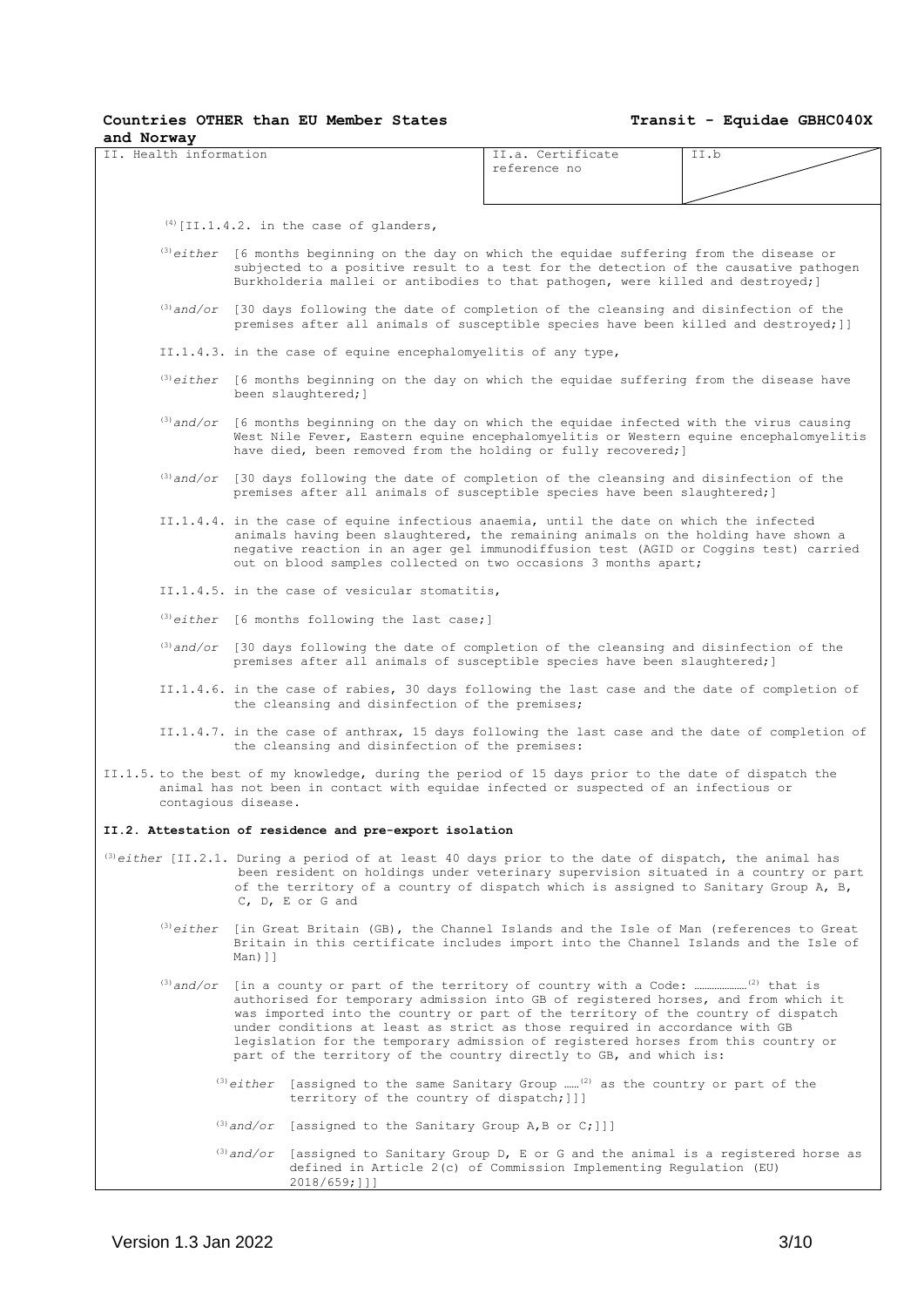| and Norway<br>II. Health information |                                                                                                                                                                                                                                                                                                                                                                                                                                                                                                                                                                                                 | II.a. Certificate                                                                                                                                       | II.b  |
|--------------------------------------|-------------------------------------------------------------------------------------------------------------------------------------------------------------------------------------------------------------------------------------------------------------------------------------------------------------------------------------------------------------------------------------------------------------------------------------------------------------------------------------------------------------------------------------------------------------------------------------------------|---------------------------------------------------------------------------------------------------------------------------------------------------------|-------|
|                                      |                                                                                                                                                                                                                                                                                                                                                                                                                                                                                                                                                                                                 | reference no                                                                                                                                            |       |
|                                      |                                                                                                                                                                                                                                                                                                                                                                                                                                                                                                                                                                                                 |                                                                                                                                                         |       |
|                                      | $^{(3)(5)}$ or [II.2.1. During a period of at least 60 days prior to the date of dispatch, the animal has been<br>resident on holdings under veterinary supervision situated in a country or part of the<br>territory of a country of dispatch which is assigned to Sanitary Group F or was<br>imported during the 60 days prior to the date of dispatch from GB before entering the<br>vector-protected or vector proof quarantine station in accordance with point II.2.3.:]                                                                                                                  |                                                                                                                                                         |       |
|                                      | $^{(3)(5)}$ either [II.2.2. the animal is dispatched from a country or part of the territory of a country which<br>is assigned to Sanitary Group E and                                                                                                                                                                                                                                                                                                                                                                                                                                          |                                                                                                                                                         |       |
|                                      | $^{(3)}$ either [has been kept in isolation in the country or part of the territory of the country of<br>dispatch protected from vector insects for a period of at least 40 days prior to the<br>date of dispatch, or since entry into the country or part of the territory of the<br>country of dispatch, if it was imported in accordance with point II.2.1. from GB, a<br>Member State of the European Union or a country or part of the territory of a country<br>which is assigned to Sanitary Group A, B, C, D, E or G: ]]                                                                |                                                                                                                                                         |       |
| $(3)$ or                             | [has been kept in designated premises under official veterinary supervision for a<br>period of at least 40 days prior to the date of dispatch, or since entry into the<br>country or part of the territory of the country of dispatch, if it was in accordance<br>with point II.2.1. from GB, a Member State of the European Union or a country or part<br>of the territory of a county which is assigned to Sanitary Group A, B, C, E or G, and<br>the county or part of the territory of the country of dispatch is recognised by the<br>OIE as officially free of African horse sickness and |                                                                                                                                                         |       |
|                                      | (3) either [the animal is a registered horse as defined in Article 2(c) of Commission<br>Implementing Regulation (EU) 2018/659;]]]                                                                                                                                                                                                                                                                                                                                                                                                                                                              |                                                                                                                                                         |       |
|                                      | $(3)$ Or<br>dispatch; []]                                                                                                                                                                                                                                                                                                                                                                                                                                                                                                                                                                       | [the country of dispatch is not adjacent to a country in which African horse<br>sickness has occurred during the period of 2 years prior to the date of |       |
|                                      | $^{(3)(5)}$ or [II.2.2. the animal is dispatched from a country or part of the territory of a country<br>is assigned to Sanitary Group F and was kept                                                                                                                                                                                                                                                                                                                                                                                                                                           |                                                                                                                                                         | which |
|                                      | quarantine station) during the 40 days prior to the date of dispatch from<br>least from two hours prior to sunset until two hours after sunrise and exercise was<br>provided under official veterinary supervision, following the application of insect<br>repellents in combination with an insecticide effective against Culicoides prior to<br>the removal from the stables, and in strict isolation from equidae not being prepared<br>for export to GB under conditions at least as strict as required for the temporary<br>admission or import into GB.]]                                 |                                                                                                                                                         |       |
| $^{(3)}$ or                          | [permanently confined in the approved vector-proof quarantine station of<br>prior to the date of dispatch and constant monitoring of the vector protection has<br>proven absence of vectors inside the vector-protected part of the quarantine<br>station.ll                                                                                                                                                                                                                                                                                                                                    |                                                                                                                                                         |       |
|                                      | II.3. Attestation of vaccination and health tests                                                                                                                                                                                                                                                                                                                                                                                                                                                                                                                                               |                                                                                                                                                         |       |
|                                      | $^{(3)}$ either [II.3.1. The animal was not vaccinated against African horse sickness in the country of<br>dispatch and there is no information suggesting previous vaccination; ]                                                                                                                                                                                                                                                                                                                                                                                                              |                                                                                                                                                         |       |
| $(3)$ Or                             | [II.3.1. The animal was vaccinated against African horse sickness, and this vaccination<br>was carried out                                                                                                                                                                                                                                                                                                                                                                                                                                                                                      |                                                                                                                                                         |       |
|                                      | (3) either [more than 12 months prior to the date of dispatch; ]]                                                                                                                                                                                                                                                                                                                                                                                                                                                                                                                               |                                                                                                                                                         |       |
| $(3)$ or                             | [more than 60 days and less than 12 months prior to the date of admission into the<br>part of the territory of the country referred to in point II.1.3.(a), from where it<br>is dispatched; ]]                                                                                                                                                                                                                                                                                                                                                                                                  |                                                                                                                                                         |       |
| $(3)$ or                             | [II.3.1. The animal is dispatched from a country or part of the territory of a country which<br>is assigned to Sanitary Group F and was vaccinated against African horse sickness on<br>(insert date) not more than 24 months and at least 40 days prior to the date                                                                                                                                                                                                                                                                                                                            |                                                                                                                                                         |       |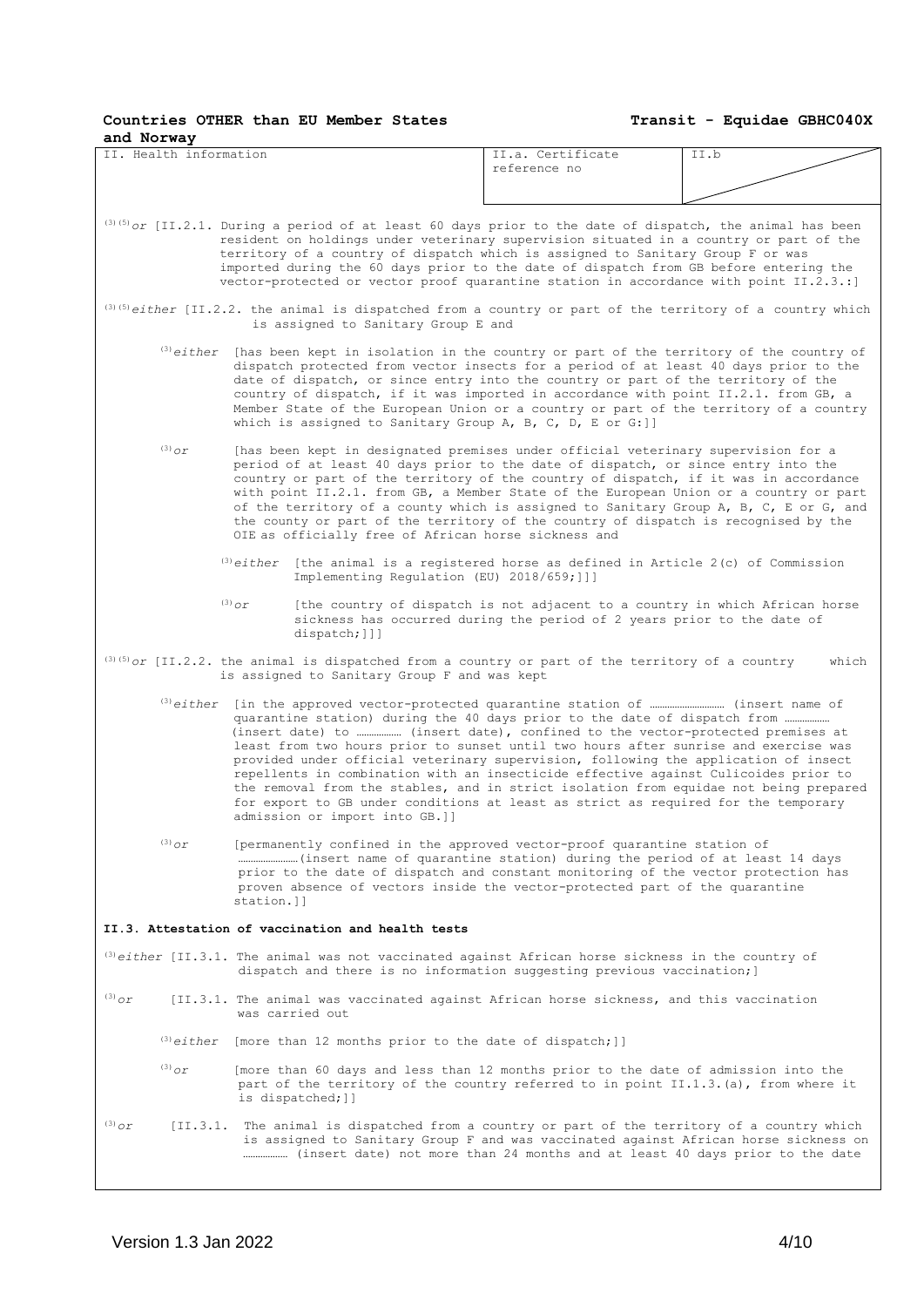# **Countries OTHER than EU Member States**

| and Norway             |             |             |                                                                                                                                                                                                                                                                                                                                         |                                                                                                                                                                                                                                                                                                                                                                                                                                                                                                                                                                                                                                                                                                                                                                                                                                                                      |      |
|------------------------|-------------|-------------|-----------------------------------------------------------------------------------------------------------------------------------------------------------------------------------------------------------------------------------------------------------------------------------------------------------------------------------------|----------------------------------------------------------------------------------------------------------------------------------------------------------------------------------------------------------------------------------------------------------------------------------------------------------------------------------------------------------------------------------------------------------------------------------------------------------------------------------------------------------------------------------------------------------------------------------------------------------------------------------------------------------------------------------------------------------------------------------------------------------------------------------------------------------------------------------------------------------------------|------|
| II. Health information |             |             |                                                                                                                                                                                                                                                                                                                                         | II.a. Certificate<br>reference no                                                                                                                                                                                                                                                                                                                                                                                                                                                                                                                                                                                                                                                                                                                                                                                                                                    | II.b |
|                        |             |             |                                                                                                                                                                                                                                                                                                                                         |                                                                                                                                                                                                                                                                                                                                                                                                                                                                                                                                                                                                                                                                                                                                                                                                                                                                      |      |
|                        |             |             |                                                                                                                                                                                                                                                                                                                                         |                                                                                                                                                                                                                                                                                                                                                                                                                                                                                                                                                                                                                                                                                                                                                                                                                                                                      |      |
|                        |             |             | of entry in the vector protected quarantine by administration of a registered<br>vaccine according to manufacturer's instructions which is protective against the<br>circulating serotypes of the African horse sickness virus; ]                                                                                                       |                                                                                                                                                                                                                                                                                                                                                                                                                                                                                                                                                                                                                                                                                                                                                                                                                                                                      |      |
|                        |             |             | II.3.2. the animal was not vaccinated against Venezuelan equine encephalomyelitis during the<br>period of 60 days prior to the date of dispatch from                                                                                                                                                                                    |                                                                                                                                                                                                                                                                                                                                                                                                                                                                                                                                                                                                                                                                                                                                                                                                                                                                      |      |
|                        |             | dispatch; ] | $^{(3)}$ either [a country of which all parts of the territory are free of Venezuelan equine<br>encephalomyelitis for a period of at least 2 years prior to the date of                                                                                                                                                                 |                                                                                                                                                                                                                                                                                                                                                                                                                                                                                                                                                                                                                                                                                                                                                                                                                                                                      |      |
|                        | $(3)(5)$ Or |             | [a part of the territory of a country which is assigned to Sanitary Group C or<br>D which is free of Venezuelan equine encephalomyelitis for a period of at<br>least 2 years prior to the date of dispatch and Venezuelan equine<br>encephalomyelitis occurs in the remaining parts of the territory of the<br>country of dispatch, and |                                                                                                                                                                                                                                                                                                                                                                                                                                                                                                                                                                                                                                                                                                                                                                                                                                                                      |      |
|                        |             |             | $^{(3)}$ either [is vaccinated against Venezuelan equine encephalomyelitis with a                                                                                                                                                                                                                                                       | complete primary course and revaccinated according to manufacturer's<br>recommendations not less than 60 days and no more than 12 months prior<br>to the date of dispatch and was kept in vector-protected quarantine<br>for a period of at least 21 days prior to the date of dispatch, and<br>during that period remained clinically healthy, and its body<br>temperature, taken daily, remained within the normal physiological<br>range, and any equine animal on the same holding which showed a rise<br>in body temperature, was subjected to a blood test for virus isolation<br>for Venezuelan equine encephalomyelitis with negative results; ]]                                                                                                                                                                                                            |      |
|                        |             | $(3)$ or    | protected from vector insects until dispatch; ]]                                                                                                                                                                                                                                                                                        | [is not vaccinated against Venezuelan equine encephalomyelitis and was<br>kept in vector-protected quarantine for a period of least 21 days, and<br>during that period remained clinically healthy, and its body<br>temperature, taken daily, remained within the normal physiological<br>range, and any equine animal on the same holding which showed a rise<br>in body temperature, taken daily, was subjected to a blood test for<br>virus isolation for Venezuelan equine encephalomyelitis with<br>negative results, and the animal to be dispatched was subjected to a<br>diagnostic test for Venezuelan equine encephalomyelitis with a<br>negative result conducted on a sample taken not less than 14 days<br>after the date of entry into vector-protected quarantine and remained                                                                        |      |
|                        |             | $(3)$ or    | [was subjected to a haemagglutination inhibition test for Venezuelan<br>transported; 11                                                                                                                                                                                                                                                 | equine encephalomyelitis carried out by the same laboratory on the<br>same day on samples taken on two occasions with an interval of 21 days<br>on  (insert date) and on  (insert date), the second of which was<br>taken during a period of 10 days prior to the date of dispatch,<br>without an increase in the antibody titre, and a RT-PCR (reverse<br>transcription-polymerase chain reaction) test for the detection of<br>Venezuelan equine encephalomyelitis virus genome, carried out with<br>negative result on a sample taken within 48 hours prior to dispatch,<br>on  (insert date), and has been protected from vector attacks from<br>the moment of the RT-PCR sampling until loading for dispatch, by<br>combined use of approved insect repellents and insecticides on the<br>horse and disinsectization of the stable and the means in which it is |      |
|                        |             |             | (3) (5) either [II.3.3. the animal is dispatched form Iceland, which is certified as officially free<br>from equine infectious anaemia, where it was continuously resident since birth and<br>did not come into contact with equidae which have entered Iceland from other<br>countries; 1                                              |                                                                                                                                                                                                                                                                                                                                                                                                                                                                                                                                                                                                                                                                                                                                                                                                                                                                      |      |
| $(3)$ Or               |             |             | [II.3.3. the animal was subjected with negative result to an agar gel immunodiffusion<br>test {AGID or Coggins test) or to an ELISA for equine infectious anaemia carried<br>out on a blood sample taken on  (insert date), this being within                                                                                           |                                                                                                                                                                                                                                                                                                                                                                                                                                                                                                                                                                                                                                                                                                                                                                                                                                                                      |      |
|                        |             |             | $^{(3)}$ either [a period of 90 days prior to the date of dispatch;]]                                                                                                                                                                                                                                                                   |                                                                                                                                                                                                                                                                                                                                                                                                                                                                                                                                                                                                                                                                                                                                                                                                                                                                      |      |
|                        |             |             |                                                                                                                                                                                                                                                                                                                                         |                                                                                                                                                                                                                                                                                                                                                                                                                                                                                                                                                                                                                                                                                                                                                                                                                                                                      |      |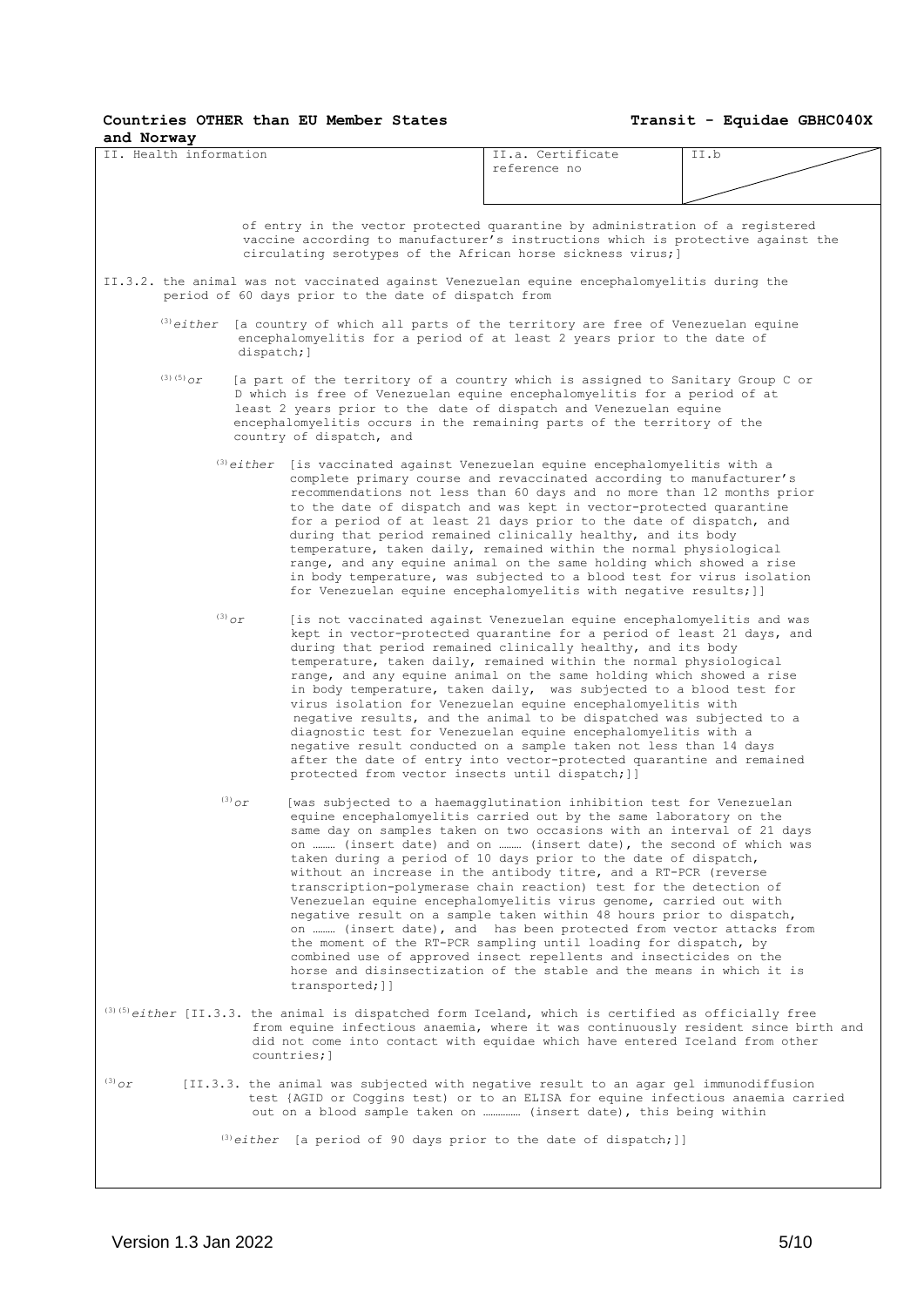| and Norway             |          |                                                                                                                                                                                                                                                                                                                                                                                                                                                        |                                                                                                                                                                                                                                                                                                                                                                                                                                       |      |
|------------------------|----------|--------------------------------------------------------------------------------------------------------------------------------------------------------------------------------------------------------------------------------------------------------------------------------------------------------------------------------------------------------------------------------------------------------------------------------------------------------|---------------------------------------------------------------------------------------------------------------------------------------------------------------------------------------------------------------------------------------------------------------------------------------------------------------------------------------------------------------------------------------------------------------------------------------|------|
| II. Health information |          |                                                                                                                                                                                                                                                                                                                                                                                                                                                        | II.a. Certificate<br>reference no                                                                                                                                                                                                                                                                                                                                                                                                     | II.b |
|                        |          |                                                                                                                                                                                                                                                                                                                                                                                                                                                        |                                                                                                                                                                                                                                                                                                                                                                                                                                       |      |
|                        | $(3)$ or | [a period of 30 days prior to the date of dispatch from a country or<br>part of the territory of a country which is assigned to Sanitary Group<br>$D, E$ or $F:$ ]]                                                                                                                                                                                                                                                                                    |                                                                                                                                                                                                                                                                                                                                                                                                                                       |      |
|                        |          | (3) [II.3.4. the animal is dispatched from a country or part of the territory of a county which<br>is assigned to Sanitary Group B or E, or from Brazil, China or Thailand, or from a<br>country in which glanders was reported during a period of 3 years prior to the date<br>of dispatch, and was subjected to a complement fixation test for glanders carried<br>out with negative result at a serum dilution of 1 in 5 on a blood sample taken on |                                                                                                                                                                                                                                                                                                                                                                                                                                       |      |
|                        |          | $^{(3)(5)}$ [II.3.5. the animal is dispatched from a county or part of the territory of a country which<br>is assigned to Sanitary Group C or D, and                                                                                                                                                                                                                                                                                                   |                                                                                                                                                                                                                                                                                                                                                                                                                                       |      |
|                        |          | $^{(3)}$ either [Western and Eastern equine encephalomyelitis have not been officially<br>reported in the country or part of the territory of the country of dispatch<br>during a period of at least 2 years prior to the date of dispatch; ]                                                                                                                                                                                                          |                                                                                                                                                                                                                                                                                                                                                                                                                                       |      |
| $(3)$ Or               |          | [the animal was vaccinated with a complete primary course and revaccinated<br>according to manufacturer's instructions within a period of 6 months and at<br>least 30 days prior to the date of dispatch with inactivated vaccine against<br>Western and Eastern equine encephalomyelitis, the last vaccination was                                                                                                                                    |                                                                                                                                                                                                                                                                                                                                                                                                                                       |      |
| $(3)$ Or               |          | [the animal was kept for a period of at least 21 days prior to the date of<br>dispatch in a vector-protected quarantine and during this period was<br>subjected to haemagglutination inhibition tests for Western and Eastern<br>equine encephalomyelitis carried out by the same laboratory on the same day and with<br>negative results                                                                                                              |                                                                                                                                                                                                                                                                                                                                                                                                                                       |      |
|                        |          | $^{(3)}$ either [on a sample of blood taken on  (insert date), within a period of                                                                                                                                                                                                                                                                                                                                                                      | 10 days prior to the date of dispatch, with negative results; ] ]]                                                                                                                                                                                                                                                                                                                                                                    |      |
|                        | $(3)$ Or |                                                                                                                                                                                                                                                                                                                                                                                                                                                        | [on samples of blood taken on two occasions with an interval of at<br>least 21 days on  (insert date) and on  (insert date), the<br>second of which was taken within a period of 10 days prior to the date<br>of dispatch, without increase in antibody titre; []]                                                                                                                                                                    |      |
|                        |          | $^{(3)}$ [II.3.6. the animal dispatched from a country or part of the territory of a country which is<br>assigned to Sanitary Group G, or from a country in which Japanese encephalitis has<br>been officially reported in equidae during a period of at least 2 years prior to the<br>date of dispatch, and the animal                                                                                                                                |                                                                                                                                                                                                                                                                                                                                                                                                                                       |      |
|                        |          | $^{(3)}$ either [comes from a holding situated in centre of an area of at least 30 km radius<br>around that holding where there has been no case of Japanese encephalitis<br>during a period of 21 days prior to the date of dispatch; ]]                                                                                                                                                                                                              |                                                                                                                                                                                                                                                                                                                                                                                                                                       |      |
| $(3)$ Or               |          | [was kept in a vector-protected quarantine during a period of at least 21<br>days prior to the date of dispatch, and during that period the body<br>temperature, taken daily, remained within the normal physiological range, and<br>was subjected                                                                                                                                                                                                     |                                                                                                                                                                                                                                                                                                                                                                                                                                       |      |
|                        |          | $^{(3)}$ either [to a haemagglutination inhibition or virus neutralisation test for<br>until dispatch; []]                                                                                                                                                                                                                                                                                                                                             | Japanese encephalitis carried out by the same laboratory on the same<br>day on samples of blood taken on two occasions with an interval of at<br>least 14 days on  (insert date) and on  (insert date), the<br>second of which was taken within a period of 10 days prior to the date<br>of dispatch, without a more than four-fold increase in antibody titre<br>between the two samples, and remained protected from vector insects |      |
|                        | $(3)$ Or | vector insects until dispatch; []]                                                                                                                                                                                                                                                                                                                                                                                                                     | [to a lg-M capture ELISA test for the detection of antibodies against<br>Japanese encephalitis virus with negative results, carried out on a<br>blood sample taken not earlier than 7 days after the date the<br>isolation commenced on  (insert date), and remained protected from                                                                                                                                                   |      |
|                        |          |                                                                                                                                                                                                                                                                                                                                                                                                                                                        |                                                                                                                                                                                                                                                                                                                                                                                                                                       |      |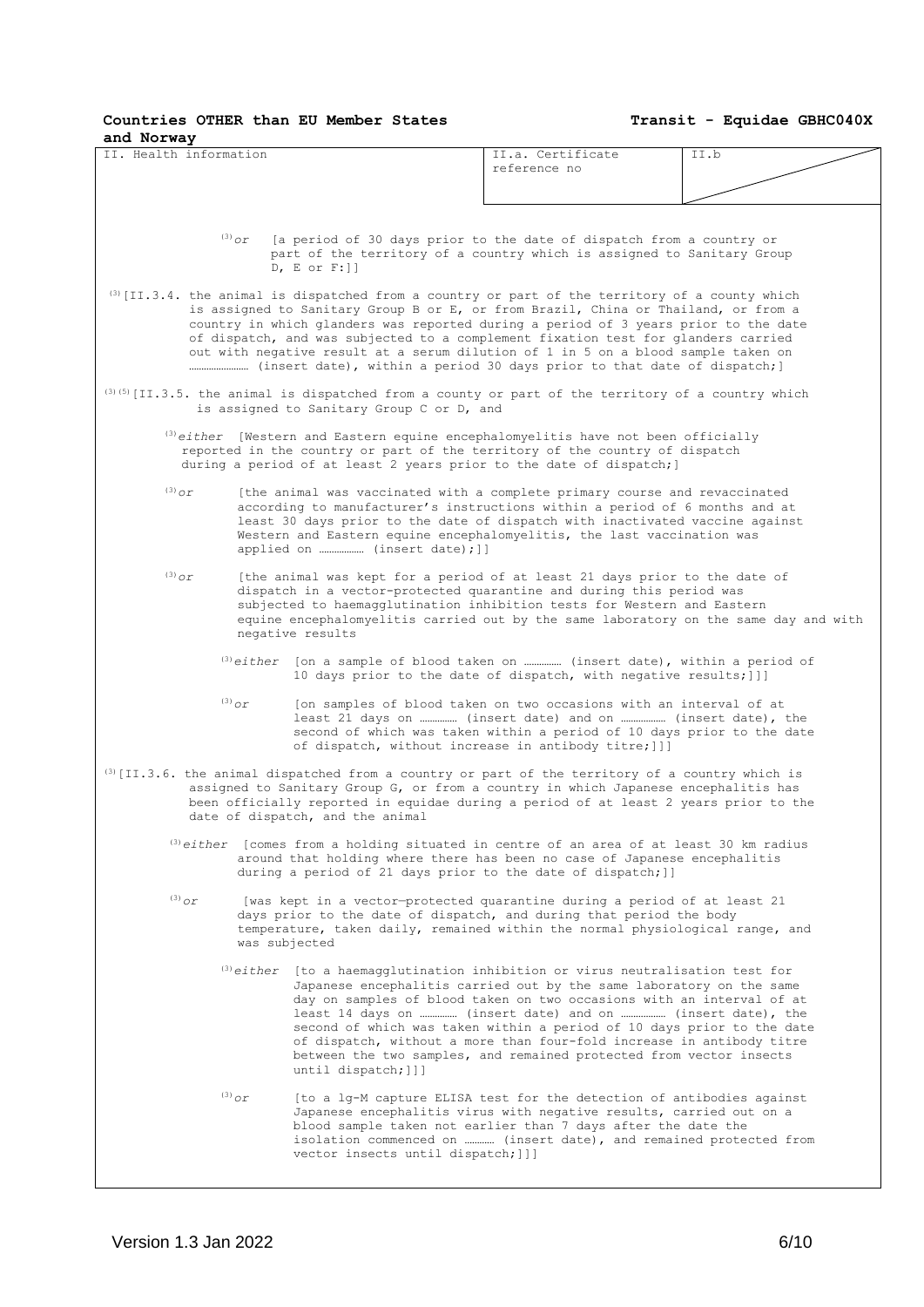# **Countries OTHER than EU Member States**

| and Norway                                                                                                 |                                                         |                                                                                                                                                                                                                                                                                                                                                                                                           |      |
|------------------------------------------------------------------------------------------------------------|---------------------------------------------------------|-----------------------------------------------------------------------------------------------------------------------------------------------------------------------------------------------------------------------------------------------------------------------------------------------------------------------------------------------------------------------------------------------------------|------|
| II. Health information                                                                                     |                                                         | II.a. Certificate<br>reference no                                                                                                                                                                                                                                                                                                                                                                         | II.b |
|                                                                                                            |                                                         |                                                                                                                                                                                                                                                                                                                                                                                                           |      |
| $(3)$ or                                                                                                   | prior to the date of dispatch; ]]                       | [was vaccinated against Japanese encephalitis with a complete primary<br>course and revaccinated according to manufacturer's recommendations<br>during a period of not less than 21 days and not more than 12 months                                                                                                                                                                                      |      |
| $^{(3)}$ (5) either [II.3.7. the animal is dispatched from a country or part of the territory of a country |                                                         | which is assigned to Sanitary Group E and was subjected to a serological test<br>for African horse sickness as described in Annex IV to Directive 2009/156/EC,<br>which was carried out by the same laboratory on the same day                                                                                                                                                                            |      |
|                                                                                                            |                                                         | $^{(3)}$ either on blood samples taken on two occasions with an interval of between 21 and<br>of which was taken within a period of 10 days prior to the date of dispatch                                                                                                                                                                                                                                 |      |
|                                                                                                            | $^{(3)}$ either [with negative results in each case.]]] |                                                                                                                                                                                                                                                                                                                                                                                                           |      |
| $(3)$ or                                                                                                   |                                                         | [with a positive result in the first sample, and                                                                                                                                                                                                                                                                                                                                                          |      |
|                                                                                                            | IV to Directive 2009/156/EC. 1111                       | $^{(3)}$ either [the second sample was subsequently tested with negative<br>result in an agent identification test as described in Annex                                                                                                                                                                                                                                                                  |      |
| $(3)$ Or                                                                                                   |                                                         | [the two samples were tested without more than a twofold<br>increase in antibody titre in a virus neutralisation test as<br>described in point 2.4 of Chapter 2.5.1. of the OIE<br>Terrestrial Manual for Tests and Vaccines. 1111                                                                                                                                                                        |      |
| $(3)$ Or<br>horse sickness and                                                                             |                                                         | prior to the date of dispatch, and the country or part of the territory of the<br>country of dispatch is recognised by the OIE as officially free of African                                                                                                                                                                                                                                              |      |
|                                                                                                            |                                                         | $^{(3)}$ either [the animal is a registered horse as defined in Article 2(c) of<br>Commission Implementing Regulation (EU) 2018/659; ]]]                                                                                                                                                                                                                                                                  |      |
| $(3)$ Or                                                                                                   | date of dispatch; []]                                   | [the country of dispatch is not adjacent to a country in which African<br>horse sickness has occurred during the period of 2 years prior to the                                                                                                                                                                                                                                                           |      |
| (3) (5) $_{\mathcal{O}\mathcal{L}}$                                                                        | assigned to Sanitary Group F, and                       | [II.3.7. the animal is dispatched from a country or part of the territory of a country                                                                                                                                                                                                                                                                                                                    |      |
|                                                                                                            |                                                         | $^{(3)}$ either [was subjected to a serological test for African horse sickness as described<br>in Annex IV to Directive 2009/156/EC, which was carried out by the same<br>laboratory on the same day on blood samples taken on two occasions with an<br>introduction into the vector-protected quarantine, the second sample taken<br>within a period of 10 days prior to the date of dispatch; []]      |      |
|                                                                                                            | $^{(3)}$ either [with negative results in each case.]]] |                                                                                                                                                                                                                                                                                                                                                                                                           |      |
| $(3)$ Or                                                                                                   |                                                         | [with a positive result in the first sample, and                                                                                                                                                                                                                                                                                                                                                          |      |
|                                                                                                            | IV to Directive $2009/156/EC.]$ ]]                      | $^{(3)}$ either [the second sample was subsequently tested with negative<br>result in an agent identification test as described in Annex                                                                                                                                                                                                                                                                  |      |
| $(3)$ Or                                                                                                   |                                                         | [the two samples were tested without more than a two-fold<br>increase in antibody titre in a virus neutralisation test as<br>described in point 2.4 of Chapter 2.5.1. of the OIE<br>Terrestrial Manual for Diagnostic Tests and Vaccines.]]]]                                                                                                                                                             |      |
| $^{(3)}$ or                                                                                                |                                                         | [was subjected to a serological and an agent identification test for African<br>horse sickness as described in Annex IV to Directive 2009/156/EC, carried out<br>with negative result in each case a blood sample taken on  (insert date)<br>not less than 28 days after the date of introduction into the vector-protected<br>quarantine and within a period of 10 days prior to the date of dispatch.]] |      |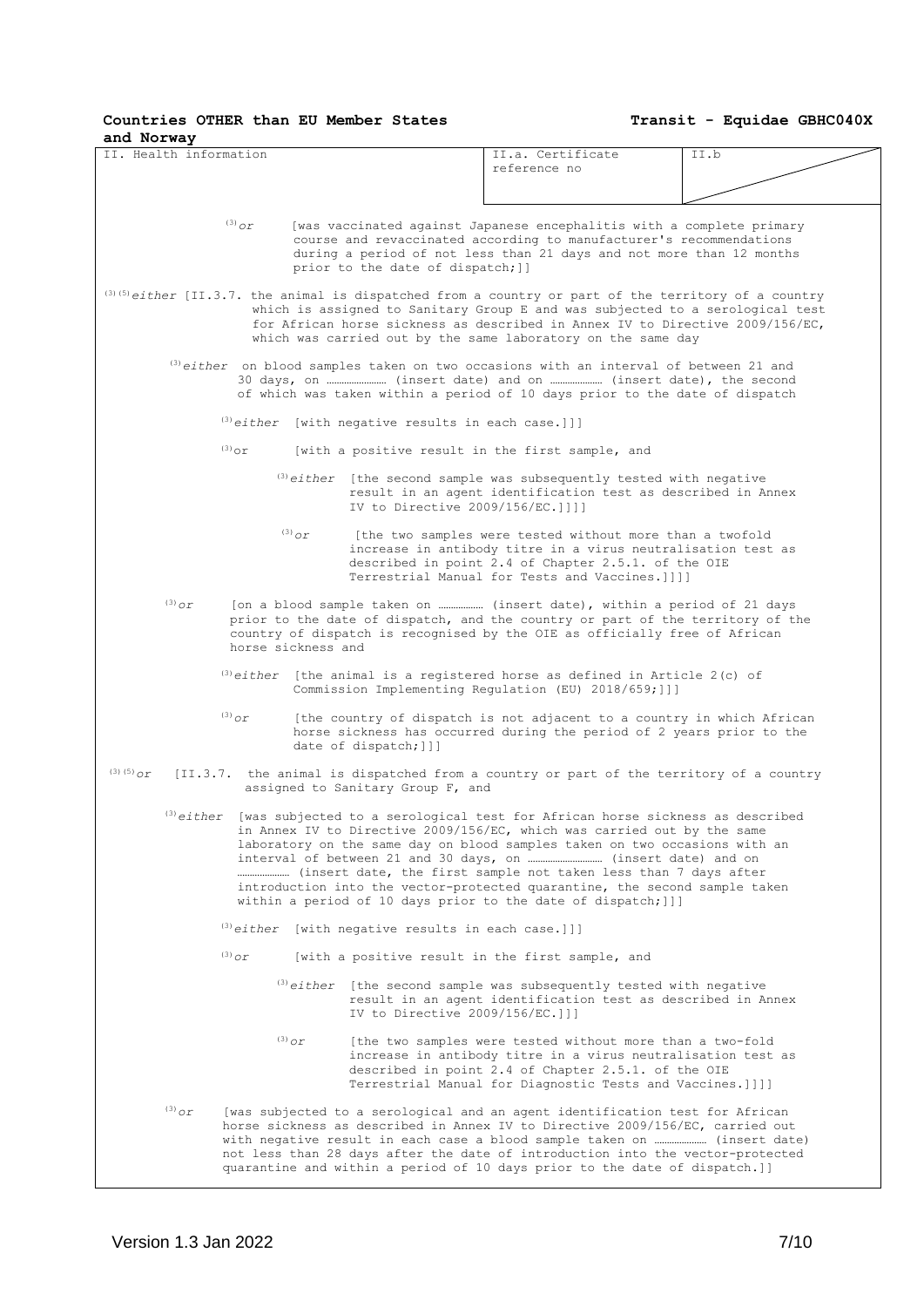**Transit - Equidae GBHC040X**

II. Health information **II.a.** Certificate reference no II.b

(3)*or* [was subjected to an agent identification test for African horse sickness as described in Annex IV to Directive 2009/156/EC, carried out with negative result on a blood sample taken on ………………… (insert date) not less than 14 days after the date of introduction into the vector-protected quarantine and not more than 72 hours before dispatch.]]

#### **II.4. Attestation of the transport conditions**

- (3)(5)*either* [II.4.1. The animal is dispatched from a country or part of the territory of a country which is assigned to Sanitary Group A, B, C, D, E or G and arrangements have been made to transport it to GB, without passing through a market, marshalling or assembly centre and without coming into contact with other equidae not complying with at least the same health requirements as described in this health certificate.]
- $(3)$ <sup>(5)</sup>) $\sigma$  [II.4.1. The animal is dispatched from a country or part of the territory of country which is assigned to Sanitary Group F and arrangements have been made to transport it directly from the vector-protected quarantine station without coming into contact with other equidae not accompanied by a health certificate either for imports or for temporary admission into GB or for transit through GB
	- (3)*either* [to the airport under vector-protected conditions and arrangements have been made for the aircraft to be cleansed and disinfected in advance with a disinfectant officially recognised in the third country of dispatch, and sprayed against vector insects just prior to take off.]]
	- $(3)$  or [to a sea port in that country or part of the territory of the country under vector protected conditions and arrangements have been made to transport it on a vessel which scheduled directly to a port in Great Britain without calling into a port situated in a country or part of the territory of a country not approved for the entry into GB of equidae, in stalls which were cleaned and disinfected in advance with a disinfectant officially recognised in the third country of dispatch and sprayed against vector insects just prior to departure.]]
- II.4.2. Arrangements have been made and verified to prevent any contact with other equidae not complying with at least the same health requirements as described in this health certificate during the period from certification until dispatch to GB.
- II.4.3. The transport vehicles or containers in which the animal is going to be loaded were cleaned and disinfected before loading with a disinfectant officially recognised in the third country of dispatch and they are so constructed that faeces, urine, litter or fodder cannot escape during transportation.
- II.4.4. The equine animal is proceeding to ……………………… (insert country of destination outside Great Britain). Arrangements have been made and the necessary animal health conditions certified to ensure that the animal transits GB without delay.

#### **II.5. Attestation of animal welfare**

The animal described in Box  $I.28$ . was examined today<sup>(1)</sup> and found fit to be transported on the intended journey and arrangements were made to protect its health and well-being effectively at all stages of the journey.

#### **Notes:**

References to European Union legislation within this certificate are references to direct EU legislation which has been retained in Great Britain (retained EU law as defined in the European Union (Withdrawal) Act 2018).

References to Great Britain in this certificate include Channel Islands and Isle of Man.

**Part I:**

Box I.6.: Person responsible for the animal in GB.

Box I.8.: Provide the code of the country or part of the territory of the country of dispatch as appearing in column 3 of Annex I to Commission Implementing Regulation (EU) 2018/659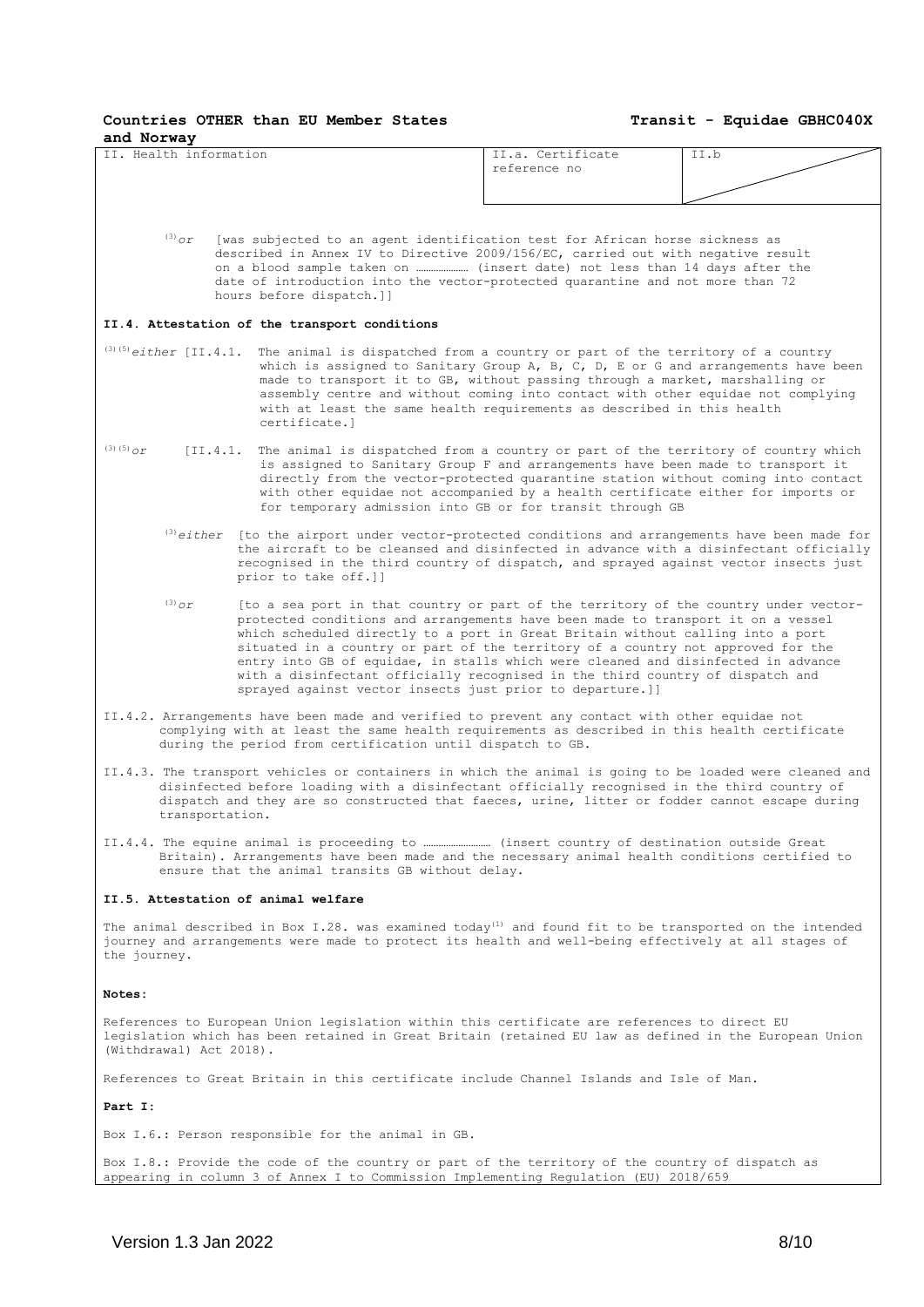| Countries OTHER than EU Member States<br>and Norway                                                                                                                                                                                                                                                                                                                                                                                                                                                                                                                                                                    |                          | Transit - Equidae GBHC040X |
|------------------------------------------------------------------------------------------------------------------------------------------------------------------------------------------------------------------------------------------------------------------------------------------------------------------------------------------------------------------------------------------------------------------------------------------------------------------------------------------------------------------------------------------------------------------------------------------------------------------------|--------------------------|----------------------------|
| IT. Health information                                                                                                                                                                                                                                                                                                                                                                                                                                                                                                                                                                                                 | II.a. Certificate        | II.b                       |
|                                                                                                                                                                                                                                                                                                                                                                                                                                                                                                                                                                                                                        | reference no             |                            |
|                                                                                                                                                                                                                                                                                                                                                                                                                                                                                                                                                                                                                        |                          |                            |
| Box I.15.: Registration number (railway wagons or container and lorries), flight number (aircraft) or<br>name (ship) and other relevant information is to be provided. In case of unloading and reloading, the<br>consignor must inform the Border Control Post of entry into GB.                                                                                                                                                                                                                                                                                                                                      |                          |                            |
| Box I.23.: The container number and the seal number (if applicable) should be included.                                                                                                                                                                                                                                                                                                                                                                                                                                                                                                                                |                          |                            |
| Box I.28.: Species: Select amongst: Equus caballus, Equus asinus, Equus africanus, Equus hemionus,<br>Equus kiang, Equus quagga, Equus zebra, Equus grevyi, or indicate any cross between those.                                                                                                                                                                                                                                                                                                                                                                                                                       |                          |                            |
| Identification system: The animal must bear an individual identifier which permits linking the animal<br>to the identification document as defined in Article 2(b) of Commission Implementing Regulation (EU)<br>2018/659. Specify the identification system (such as ear tag, tattoo, brand, transponder) and the<br>anatomic place used on the animal.<br>If a passport accompanies the animal, its number should be stated and the name of the competent<br>authority which validated it.<br>Age: Date of birth (dd/mm/yyyy).<br>Sex: $(M = male, F = female, C = castrated)$ .                                     |                          |                            |
| Part II:                                                                                                                                                                                                                                                                                                                                                                                                                                                                                                                                                                                                               |                          |                            |
| (1) The certificate must be issued on the day of loading or in the case of a registered horse on the<br>last working day before loading of the animal for dispatch to GB. The entry into GB of the animal<br>shall not be allowed when the animal was loaded either prior to the date of authorisation for transit<br>through GB from the respective country or part of the territory of the country referred to in point<br>II.1.1., or during a period where restrictive measures have been adopted by GB against the entry of<br>equidae from this county or this part of the territory of the country of dispatch. |                          |                            |
| (2) Code of the country or part of the territory of the country of dispatch, and the Sanitary Group as<br>appearing in columns 3 and 5 respectively of Annex I to Commission Implementing Regulation (EU)<br>2018/659.                                                                                                                                                                                                                                                                                                                                                                                                 |                          |                            |
| (3) Delete as appropriate.                                                                                                                                                                                                                                                                                                                                                                                                                                                                                                                                                                                             |                          |                            |
| <sup>(4)</sup> Delete statement if the attestation in point II.1.3. applies to the entire country of dispatch.                                                                                                                                                                                                                                                                                                                                                                                                                                                                                                         |                          |                            |
| $(5)$ Statements that relate entirely and exclusively to a Sanitary Group different from the Sanitary<br>Group to which the country of dispatch, or part of its territory, is assigned, may be left out,<br>provided that the numbering of the subsequent statements is maintained.                                                                                                                                                                                                                                                                                                                                    |                          |                            |
| This health certificate shall:                                                                                                                                                                                                                                                                                                                                                                                                                                                                                                                                                                                         |                          |                            |
| (a) be drawn up in at least a language understood by the certifying officer and in English;<br>(b) be made out to a single consignee;<br>(c) be signed and stamped in a colour different to the colour of the printing;<br>(d) consist of a single sheet of paper or all sheets of paper required are part of an integrated                                                                                                                                                                                                                                                                                            |                          |                            |
| whole and indivisible by inserting page numbers and the total number of pages, and each page shall<br>bear the certificate reference number at the top of the page and those pages are stapled and stamped                                                                                                                                                                                                                                                                                                                                                                                                             |                          |                            |
|                                                                                                                                                                                                                                                                                                                                                                                                                                                                                                                                                                                                                        |                          |                            |
| Official Veterinarian                                                                                                                                                                                                                                                                                                                                                                                                                                                                                                                                                                                                  |                          |                            |
| Name (in capital letters):                                                                                                                                                                                                                                                                                                                                                                                                                                                                                                                                                                                             | Qualification and title: |                            |
| Date:                                                                                                                                                                                                                                                                                                                                                                                                                                                                                                                                                                                                                  | Signature:               |                            |
| Stamp:                                                                                                                                                                                                                                                                                                                                                                                                                                                                                                                                                                                                                 |                          |                            |
|                                                                                                                                                                                                                                                                                                                                                                                                                                                                                                                                                                                                                        |                          |                            |
|                                                                                                                                                                                                                                                                                                                                                                                                                                                                                                                                                                                                                        |                          |                            |
|                                                                                                                                                                                                                                                                                                                                                                                                                                                                                                                                                                                                                        |                          |                            |